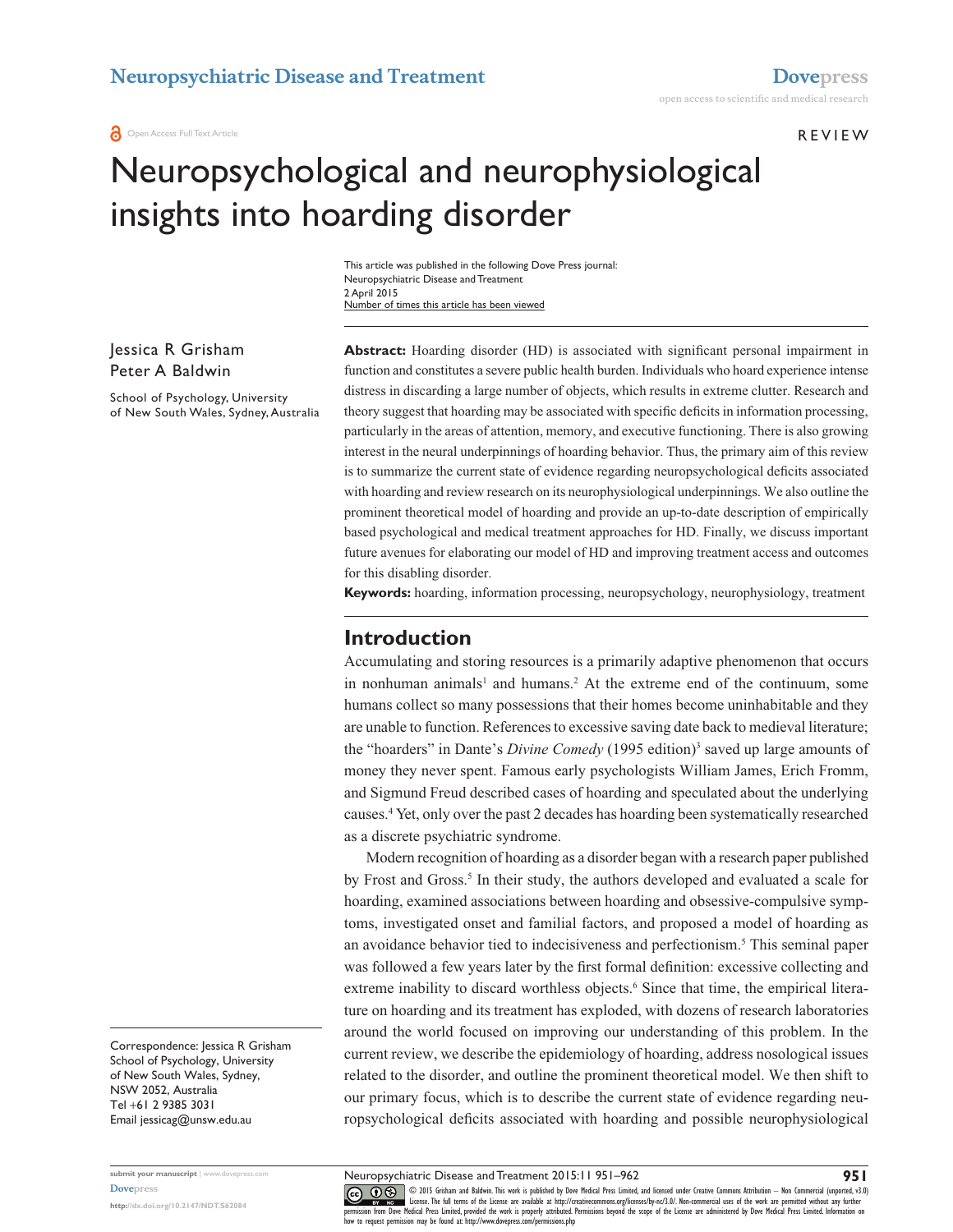underpinnings of the disorder. We conclude with a summary of empirically based psychological and medical treatment approaches for hoarding disorder (HD) and recommendations for future research.

## **Impact and prevalence**

The profound public health burden associated with HD is now well documented. Individuals who hoard experience impaired daily functioning, social isolation, health problems, and substantial financial cost.<sup>7-9</sup> Accumulated clutter creates a risk of falling, fire, and sanitation problems that threaten the health, safety, and quality of life of the individuals who hoard and the entire surrounding community. $8,10$  A large Internet survey of individuals with hoarding problems and their family members revealed that hoarding was related to poor physical health, social service involvement, and significant occupational impairment.<sup>11</sup> Because many individuals who hoard report little distress or insight into the problems caused by their behavior, $12$  hoarding is also associated with high levels of family frustration.<sup>9</sup> In many cases, attempts by family members and carers to facilitate discarding are met with anxious reluctance or stoic refusal.<sup>13</sup>

Findings from recent epidemiological studies suggest that hoarding problems are more prevalent in the community than was once thought. Data from the Baltimore Epidemiologic Catchment Area Follow-up Survey that used questions from the Personality Disorders section of the *Diagnostic and Statistical Manual of Mental Disorders*, Fourth Edition (DSM-IV), which defines hoarding as "unable to discard worn-out or worthless objects even when they have no sentimental value," suggested a weighted prevalence rate of 5.3% for pathological hoarding.14 Interviewers thus asked participants: "Do you find it almost impossible to throw out worn-out or worthless things? If so, is that true even when they don't have any sentimental value? Give me some examples. Is this a problem for you or for others? If so, tell me about it." Thus, this survey queried difficulty discarding and interference of hoarding symptoms but failed to confirm hoarding with established measures of the disorder that assess other key facets of hoarding, such as excessive acquisition, reasons for saving, and degree of clutter.

Although data from the National Comorbidity Survey Replication indicated that 14% of the sample reported hoarding obsessions or compulsions,15 this finding is also difficult to interpret because it is unclear whether the hoarding symptoms met clinical criteria. Hoarding was assessed in the context of obsessive-compulsive disorder (OCD) and interviewers asked about specific obsessions (defined as "unpleasant thoughts, images, or impulses") and compulsions ("repeated behaviors or mental acts that you felt compelled to do"), including hoard-

ing "obsessions" and "compulsions." It was therefore unclear whether the clinical severity assessment referred to the hoarding symptoms themselves versus other OCD symptoms.

Four studies have used well-established definitions and validated assessments.16–19 Across these studies, the prevalence of hoarding ranged from 2.3% to 6%. These studies also indicated that the presence of hoarding does not vary by sex, although it is likely that more women seek treatment for the problem. Research also suggests that the prevalence of hoarding increases with age. Samuels et al<sup>14</sup> reported that hoarding was almost three times more prevalent in individuals over the age of 54 years than it was in individuals aged 34–44 years. This finding reflects the fact that, without intervention, hoarding is a chronic disorder that worsens with age.<sup>20</sup>

## **Diagnosis and classification**

Hoarding was listed in the text revision of the DSM-IV  $(DSM-IV-TR)^{21}$  as one of the eight diagnostic criteria for obsessive-compulsive personality disorder (OCPD). Subsequent research, however, established fairly conclusively that hoarding is no more associated with OCPD than it is with other Axis II disorders.22,23 Hoarding also has been conceptualized in research and clinical practice as a symptom or subtype of OCD, partially due to the observation that some OCD patients display hoarding symptoms.<sup>24</sup> Rates of hoarding symptoms in OCD samples range from  $18\%$  to  $42\%$ .<sup>25–27</sup> Over time, however, substantial evidence accumulated showing that hoarding is distinct from OCD in meaningful ways.23,28,29 Patients who hoard, compared to other OCD patients, were found to have different functional neuroimaging profiles, to have distinct clinical features, and to respond differently to treatment.<sup>30,31</sup> In addition to key distinctions between hoarding and OCD, it is important to note evidence that hoarding behavior occurs secondary to other medical and mental disorders, including schizophrenia, dementia and Alzheimer's disease, and pervasive developmental disorders.<sup>32</sup>

In response to the accumulated findings regarding the distinctiveness of hoarding from OCPD and OCD, HD is defined as a new disorder in the obsessive-compulsive and related disorders section of the fifth edition of the DSM (DSM-5).33 The DSM-5 criteria for HD include persistent difficulties in discarding a large number of objects due to a need to save them and distress associated with discarding, clutter that prevents the normal use of living quarters, and significant distress or impairment in functioning caused by hoarding.<sup>31</sup> As with other disorders, the DSM-5 criteria also specify that the hoarding cannot be attributable to another medical condition (eg, brain injury) or better explained by the symptoms of another mental disorder (eg, delusions in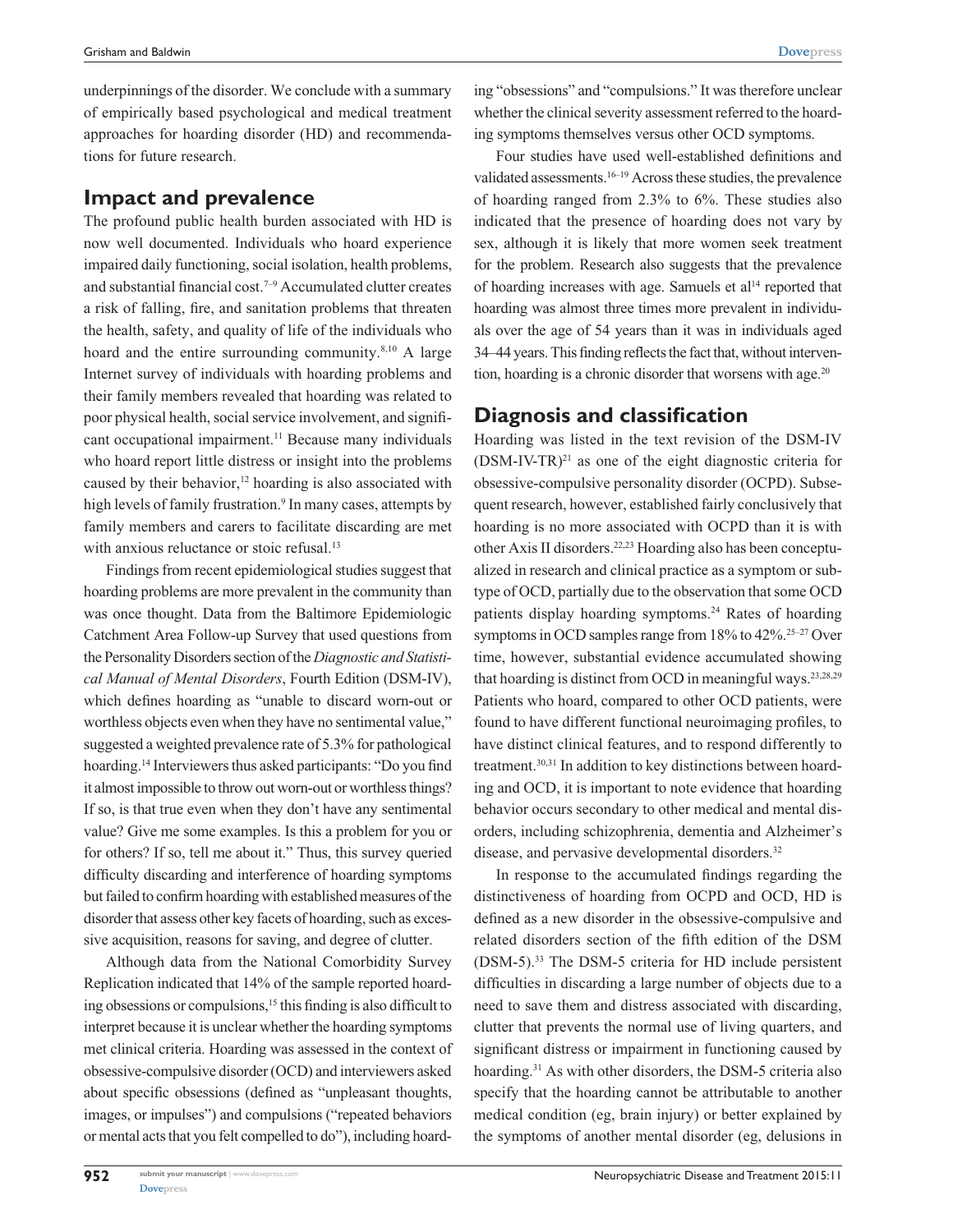Insights into hoarding disorder

schizophrenia). HD has two specifiers in DSM-5. The first, Excessive Acquisition, may indicate individuals who also engage in excessive collecting, buying, or stealing. The second, Insight, reflects the fact that some individuals with HD fail to recognize that they have a problem.<sup>33</sup>

Following initial ambiguity regarding the classification of hoarding behavior, the recent inclusion of HD in DSM-5 as a discrete disorder has been a critical step forward for researchers, clinicians, and individuals with hoarding problems. This new, empirically derived diagnostic category has already begun to facilitate research on hoarding as its own entity, rather than as part of another disorder such as OCD or OCPD. For example, treatment trials have recruited individuals with HD as a primary diagnosis, rather than examining them as a subset of individuals receiving treatment for OCD. Thus, the independent classification of HD has positively affected public recognition and understanding of the disorder and fueled additional efforts to further develop and refine specific treatments for HD.

# **A cognitive–behavioral model**

Steketee and Frost<sup>34</sup> proposed the most widely cited multidimensional model to explain the core manifestations of hoarding (acquiring, clutter, and difficulty discarding). According to

their model, hoarding develops as a result of conditioned emotional responses associated with certain thoughts and beliefs about possessions. Individuals fail to discard possessions in order to avoid the anxiety associated with discarding and decision making, whereas positive emotions associated with possessions facilitate acquiring and saving. Frost et al<sup>6,34</sup> proposed that three primary factors contribute to hoarding behavior: 1) beliefs about and emotional attachment to possessions, 2) avoidance behaviors that develop as a result of the emotional distress associated with discarding possessions, and 3) information-processing deficits in the areas of attention, categorization, memory, and decision making (Figure 1).

Research and clinical observation converge to suggest that hoarding behavior in HD serves to both avoid distress and bring comfort, probably maintaining the disorder through simultaneous positive and negative reinforcement.<sup>12</sup> Studies examining associations between hoarding and emotion and mood have linked poor emotional regulation, high depression comorbidity, and low distress tolerance with excessive acquiring and difficulties discarding.<sup>35-39</sup> Although this evidence supports the broad proposition that hoarding behaviors may be driven by difficult emotions, the mechanisms by which some components of the current model contribute to hoarding behaviors are unclear.



**Figure 1** A cognitive–behavioral model of hoarding disorder.

**Note:** Copyright © 2006. Cambridge University Press. Reproduced from Steketee G, Frost RO. *Compulsive Hoarding and Acquiring: Therapist Guide (Treatments That Work)*. New York: Cambridge University Press; 2006.34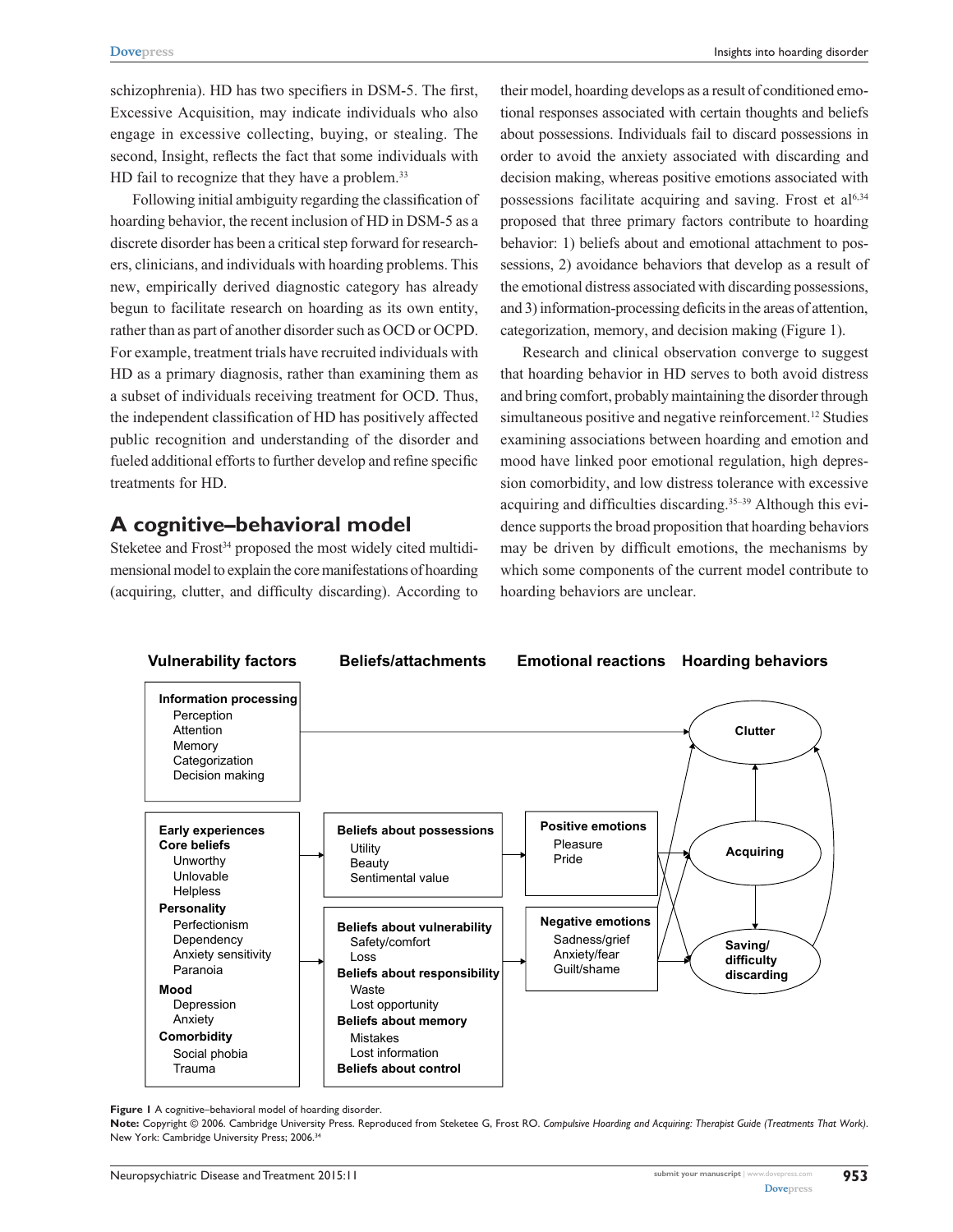To further clarify the model, research could examine the direct and indirect effects of psychological vulnerabilities (proposed early in the model) on beliefs, emotions, and hoarding behavior. Indeed, direct remediation of neuropsychological vulnerabilities appears to reduce hoarding symptoms, suggesting that an understanding of underlying mechanisms may facilitate treatment.<sup>40,41</sup> Future lines of empirical enquiry could examine if low distress tolerance indirectly exacerbates hoarding behavior, potentially increasing cognitive behavioural therapy (CBT) efficacy through adjunctive distress tolerance training. Such refinements to the CBT model may help make treatment more efficient and effective.

## **Neuropsychological research**

A rapidly growing body of research has focused on evaluating and clarifying the cognitive processing problems proposed in Steketee and Frost's<sup>34</sup> model. Clinical anecdotes suggested that it was likely that cognitive deficits played some role in the onset and maintenance of hoarding symptoms.42 Individuals with clinically significant hoarding symptoms are often easily distracted and require extensive prompting to stay focused on a particular task.<sup>43</sup> The field has made significant progress in examining these potential deficits with standardized neuropsychological tests and laboratory  $t$ asks,  $44-47$  but inconsistencies remain regarding the exact profile of the deficits associated with HD. Better understanding of the specific nature of these deficits has critical implications for our understanding of HD and its clinical management. We will briefly review the extant literature on neurocognitive deficits associated with hoarding, which have focused primarily on problems with attention, memory, and executive functioning.

## Attention

Clinicians and researchers have long reported that individuals with hoarding are very distractible, which interferes with their ability both to organize and manage clutter and to stay on task during exposure.43,48 Confirming this observation, participants with clinically significant hoarding reported increased symptoms of adult attention deficit hyperactivity disorder (ADHD) in the first study to examine attention in hoarding,<sup>43</sup> a finding that was replicated in a subsequent study in which individuals with hoarding were contrasted with healthy control participants and a mixed anxiety-and-mooddisorder clinical comparison group.45 Other studies found that significantly more patients with OCD with hoarding met diagnostic criteria for ADHD than OCD patients without hoarding.49,50 Several studies have also used laboratory-based neuropsychological tests of attention to compare individuals with hoarding difficulties to clinical and nonclinical control groups. Generally, these studies have found that relative to control participants, hoarding participants have some difficulties with sustained and spatial attention.<sup>45,47</sup> Collectively, these studies appear to confirm that attention deficits are an important feature of hoarding, although the specific nature of the attention problems remains to be fully clarified.<sup>51</sup>

#### Memory

Individuals with hoarding problems often report a strong need to keep their possessions in sight in order to avoid forgetting them.52 It is thus unsurprising that there is some evidence for biased memory beliefs, as well as verbal and visual memory deficits. Steketee et al<sup>52</sup> found that concern about memory was one of the strongest predictors of hoarding behavior, even after controlling for relevant covariates. Moreover, Hartl et al<sup>53</sup> compared participants with clinical hoarding symptoms with healthy control participants on both self-report measures about memory beliefs as well as laboratory-based tests of memory. They found that individuals with clinical hoarding symptoms reported poorer confidence in their memories and overestimated the negative consequences of forgetting. With respect to laboratory tests of memory, Hartl et al<sup>53</sup> found that hoarding group members were impaired in delayed recall and copy organization on the Rey-Osterrieth Complex Figure Test.<sup>54</sup> They also reported that hoarding participants had greater difficulty retaining verbal information over time on the California Verbal Learning Test (CVLT).<sup>55</sup> However, a second investigation by Tolin et  $al<sup>47</sup>$  found that HD participants were not impaired on the CVLT relative to OCD patients or healthy control participants. Overall, there is reasonable evidence that hoarding is associated with biased memory and less clear evidence for deficits in verbal and visual memory.

## Executive functioning

Deficits in executive functioning marked by inhibition, planning, and decision-making difficulties may limit the ability of individuals with hoarding problems to discard and organize their possessions. Impaired executive functioning may also underlie poor self-regulation in HD, leading to interpersonal deficits and poor self-care. Compared to other OCD patients, individuals with clinically significant hoarding have been found to have more difficulty initiating and completing tasks and problems with indecision.<sup>31</sup> Although this behavior may partially reflect task-related anxiety, hoarding patients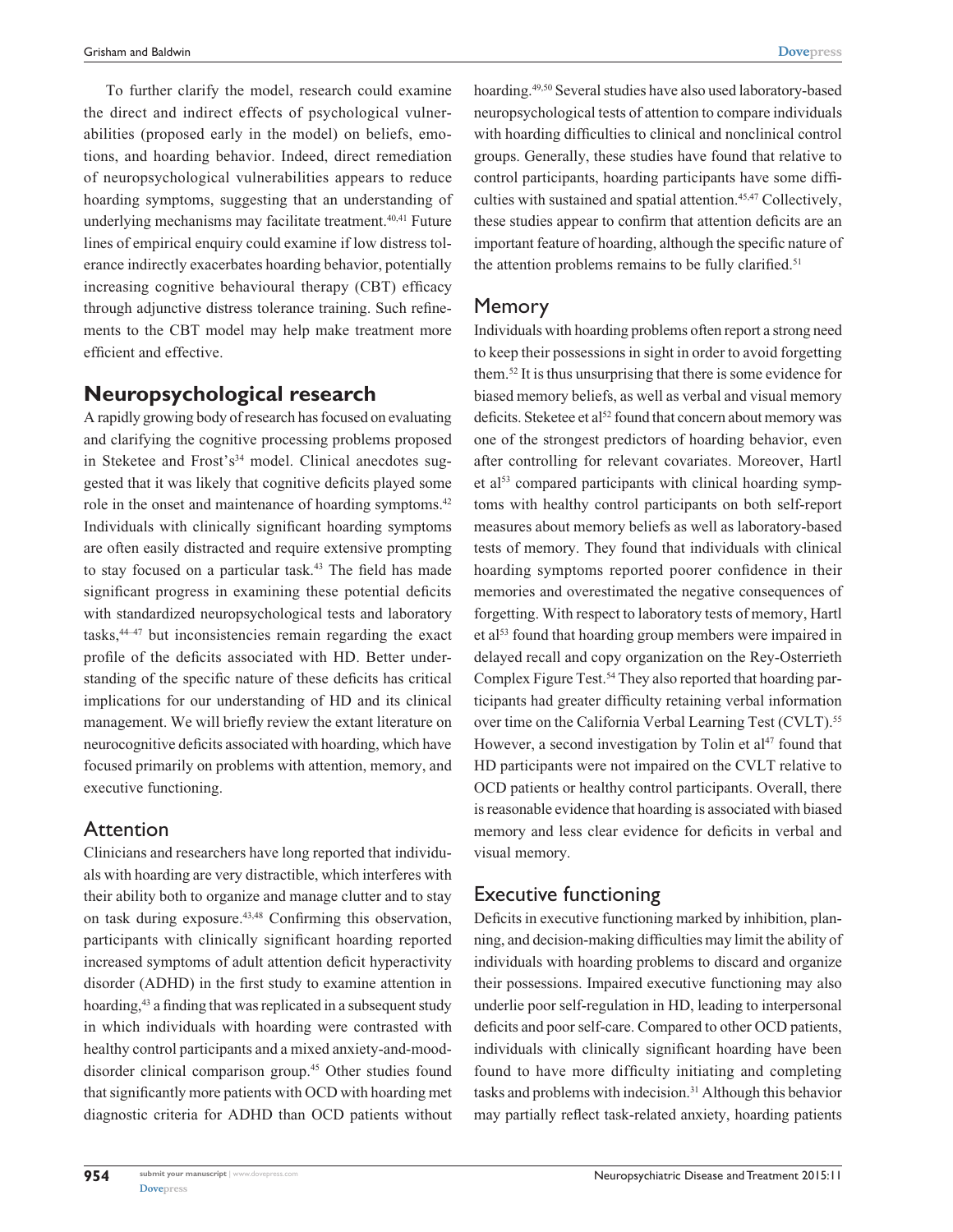report difficulties with planning and executing complex, goal-directed motor responses and controlling interference.45 These problems may reflect impaired self-regulation: an inability to suppress responses evoked by the environment (acquisition and saving), as well as problems sustaining motivation to carry through with tasks (difficulty discarding). With respect to laboratory studies, one study found that OCD patients with hoarding experienced impaired decision-making on the Iowa Gambling Task (IGT)<sup>56</sup> relative to nonhoarding OCD patients;<sup>57</sup> however, other studies have not found these deficits on the IGT.<sup>45,47,58</sup> The discrepancy among studies is probably due to the use of OCD hoarding samples versus pure hoarding samples. Future research should attempt to reconcile the discrepancy between self-reported and clinically observed difficulties with decision making and the null findings regarding laboratory tests of decision making.

The executive-functioning difficulties proposed to underlie hoarding behavior may be linked to the categorization problems demonstrated by hoarding patients.<sup>6,46,59</sup> Efficient categorization involves planning, strategizing how to best group objects, and decision making. Early hoarding research suggested that individuals who hoarded created too many small categories, which contributes to the general disorganization and clutter.<sup>5</sup> Three published studies have investigated potential differences in the way people with hoarding categorize personal and nonpersonal objects.46,60,61 In these studies, experimenters asked participants to sort personal and/or nonpersonal items into categories. The primary outcomes comprised time to complete the sorting task, the number of categories created, and distress experienced during the task. Luchian et  $al<sup>60</sup>$  used a student population and contrasted self-identified "pack rats" with healthy control participants. The "pack rat" group created more piles, took more time to sort, and reported more distress. The other two investigations were conducted with individuals with clinically significant hoarding problems and reported similar findings. Wincze et al $^{61}$  used a healthy control group and an OCD control group, whereas Grisham et al<sup>46</sup> studied a healthy control group and a mixed anxiety-and-mood-disorder control group. Although there were minor discrepancies in the findings of these three studies, overall, they support clinical observations that individuals who hoard exhibit an underinclusive categorization style when sorting their belongings, even relative to nonhoarding clinical participants.

Additional research is necessary to iron out some of the inconsistencies in the literature on information processing difficulties and HD. It is important to note that several studies of information-processing difficulties in hoarding have either not included a clinical comparison group or have included only an OCD comparison group. Further research including appropriate clinical comparison groups will help clarify the specificity of these deficits to hoarding. We must also consider the possibility that hoarding emerges as a result of the compounding effects of several deficits acting in concert.62 Finally, an important future research direction is to evaluate whether any of these hoarding-related deficits may be ameliorated by the types of cognitive rehabilitation approaches that have been effective for individuals with other psychiatric disorders characterized by neuropsychological deficits, such as schizophrenia.<sup>46,60,61</sup> Indeed, two studies thus far have investigated the utility of cognitive rehabilitation or cognitive remediation for deficits associated with hoarding.<sup>40,41</sup> We describe both of these studies in the "Treatment approaches" section.

## **Neurophysiology of hoarding**

Findings on neuropsychological deficits in hoarding should be viewed in conjunction with a related line of inquiry examining the possible neurophysiological underpinnings of hoarding. In this section, we review data from functional magnetic resonance imaging (fMRI), positron emission tomography (PET), and electroencephalography that suggest that hoarding behavior is associated with several specific patterns of neural dysfunction. This research focuses primarily on two regions of the brain: the anterior cingulate cortex (ACC) and associated areas, and the precentral and superior frontal gyri. We review the findings on each of these regions in turn.

## Dysfunction in the ACC and associated areas

Most reliably, hoarding individuals exhibit dysfunction in the ACC and associated frontal and medial areas. The dorsal ACC, with connections to medial prefrontal structures, is thought to be involved in decision making, error monitoring, and reward-based learning. The ventral ACC, with connections to limbic structures, is thought to aid in assigning emotional and motivational salience to stimuli and experiences.63 It is unsurprising that HD, which is characterized by the inability to make decisions due to error vigilance and overwhelming emotions, might be associated with dysfunction in these regions.

Structural and resting functional examinations of the ACC in individuals with clinically significant hoarding differentiate them both from other clinical individuals and from healthy individuals. Importantly, a review of brain damage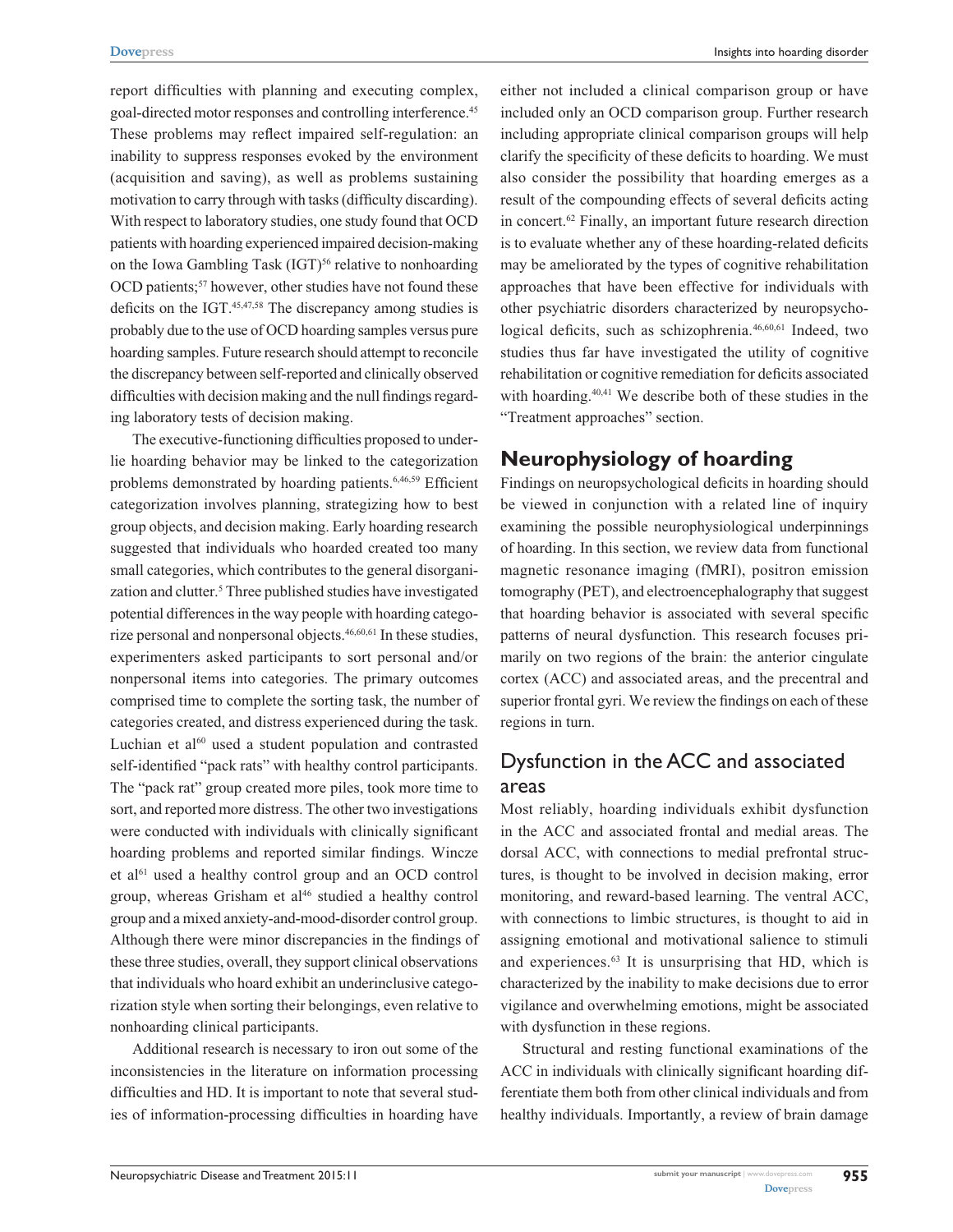sequelae found that lesions most associated with suddenonset hoarding after trauma were in the medial prefrontal regions adjacent to the ACC.64 A PET examination of hoarding and nonhoarding OCD individuals revealed that resting ACC activation in hoarding OCD individuals was below that of both healthy controls and nonhoarding OCD individuals and that hoarding symptom severity negatively correlated with ACC activity across all OCD individuals.<sup>65</sup>

To parse hoarding-specific functions from other ACC activities, event-related fMRI studies have examined neural activation in individuals with clinically significant hoarding across three object-related decision-making paradigms: imaginal decisions, virtual decisions, and in vivo decisions. During in vivo discarding of novel objects, ACC activation was significantly lower in hoarding individuals than in healthy individuals and nonhoarding OCD individuals,<sup>66</sup> and during imaginal discarding of novel objects, hoardingrelated distress correlated negatively with dorsal ACC and orbitofrontal cortex activation.67 This suggests that when making decisions about new and unowned objects, the ACC in hoarding individuals is relatively unresponsive.

However, when hoarding individuals are asked to discard objects they do own, the pattern appears to reverse. During decisions about possessions, activation of ACC and insula was significantly higher in hoarding individuals, both during virtual acquiring<sup>68</sup> and in vivo discarding.<sup>66</sup> Moreover, one in vivo decision-making study found that ACC activity became even greater on trials where HD individuals refused to discard, in addition to trials in which possessions were successfully discarded.<sup>69</sup> These data provide evidence for a distinct, dichotomous pattern of ACC and insula activity in HD individuals, the activity being sensitive to object ownership, and may provide some explanation for the fear of erroneous discarding.

Event-related potential (ERP) studies have provided additional evidence for the role of the ACC in HD by examining the error-related negativity (ERN), an ERP component originating from the ACC, originally thought to index error detection activity<sup>70</sup> and shown to be sensitive to emotion.<sup>71,72</sup> A meta-analysis of ERP studies compared the ERN amplitude across hoarding and nonhoarding OCD individuals. Despite methodological heterogeneity and limited statistical power, a trend for an enhanced (high amplitude) ERN in hoarding versus nonhoarding OCD individuals approached significance. More broadly, the study found that an enhanced ERN in OCD individuals was associated with avoidant behavior on probabilistic learning tasks.73 This is consistent with observations that HD individuals hastily acquire and avoid discarding through fear of error.<sup>5</sup>

Contrary to the results of Matthews et al<sup>73</sup> a recent examination of ERN amplitude in an OCD sample found an enhanced ERN in low-hoarding individuals, relative to highhoarding individuals.<sup>74</sup> This difference may simply reflect the possession-irrelevant nature of the task. Interestingly, the same study found that high-hoarding individuals displayed an enhanced ERN, relative to healthy individuals. This difference somewhat contradicts the low ACC activity in HD individuals relative to controls found on similar tasks.75 This apparent contradiction may be due to differences in methodology or hoarding psychometrics; however, replication of this result could help elucidate the role of the ACC in hoarding, in particular, by examining if such an effect is driven by differential activation of dorsal and ventral ACC regions during object-related decision making. Such an examination may implicate the ACC in unhelpful error monitoring, poor emotion regulation, or both.

Finally, despite robust evidence identifying the ACC as the origin of the ERN,76 comparisons across these psychophysiological methodologies should be made with caution. Equating ERN amplitude to hemodynamic measures from fMRI data should be enhanced by concurrent localized measures of electromagnetic current density (eg, low-resolution brain electromagnetic tomography)77 before firmer conclusions are drawn.

## Dysfunction in the precentral and superior frontal gyri

In addition to the intriguing findings regarding the role of the ACC, fMRI data suggest that hoarding may also be related to dysfunction in the precentral gyrus and superior frontal gyrus, brain regions involved in motor control and complex behavior, respectively. The pattern of precentral activation also appears sensitive to object ownership; however, this is somewhat less consistent across studies than the pattern observed in the ACC.

In a sample of OCD participants who engaged in imaginal discarding of novel objects, hoarding-related anxiety positively correlated with left precentral gyrus activation, and hoarding individuals showed increased left precentral gyrus and superior frontal gyrus activation compared to nonhoarding individuals.78 During in vivo decision making about novel objects, hoarding individuals displayed precentral gyrus hyperactivity during acquiring and superior frontal gyrus hyperactivity during discarding, with both regions normalizing to level of healthy individuals after CBT.<sup>68</sup> Additionally, a more recent study found that during high-conflict Go/No-Go task, successful response inhibition in HD individuals was associated with greater right precentral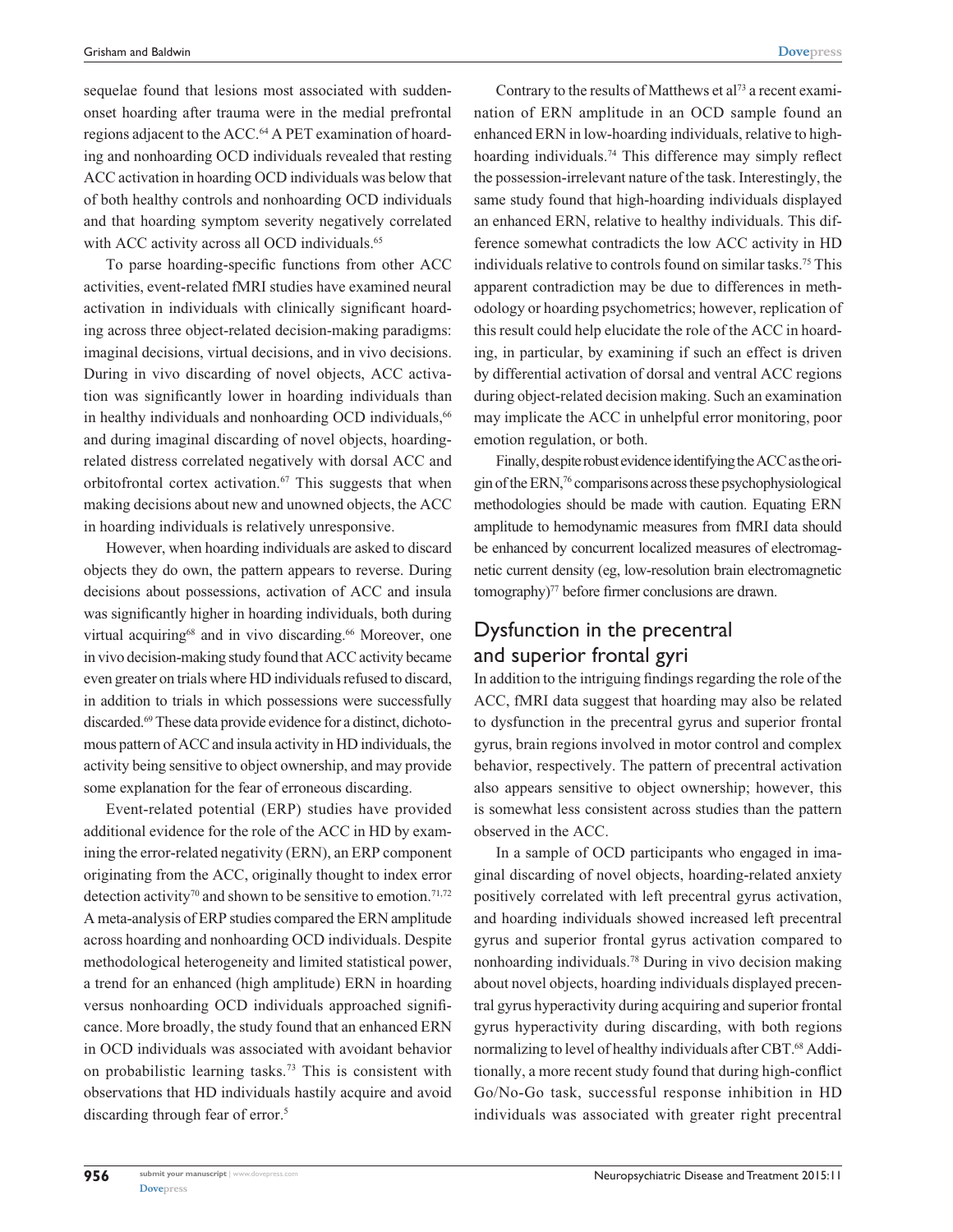gyrus activation, compared with nonhoarding OCD individuals.75

Similar to patterns of ACC activity, precentral and superior frontal activation appears to differ between successful discarding of possessions and refusal to discard in hoarding individuals. During a study involving in vivo discarding of possessions, hoarding severity negatively correlated with right precentral activation in HD individuals. However, HD individuals displayed greater activation in the precentral gyrus when refusing to discard, compared to trials in which possessions were discarded. Additionally, HD individuals showed lower left superior frontal activation from baseline when discarding possessions than did healthy individuals.<sup>69</sup>

This pattern is not entirely consistent with previous data that suggest that greater precentral activation is associated with acquiring novel objects, rather than possessions.<sup>68</sup> Despite this inconsistency, it is compelling that a pattern of relatively exaggerated neural response in both the ACC and the precentral gyrus in hoarding individuals occurs during decisions that most closely reflect the clinical presentation of hoarding behavior: refusal to part with possessions. This pattern may reflect a neural process that underpins discarding difficulties in HD and warrants further investigation.

Taken together, current neurophysiological data suggest that hoarding behavior could be partly driven by dysfunction in frontal and medial regions associated with decision making, emotion, and motor control. A dichotomous pattern of ACC and insula response moderated by object possession has emerged across several studies, as has a somewhat less-defined pattern of dysfunction in the precentral and superior frontal gyri.<sup>66–69,78</sup> Although ACC hypoactivity during discarding decisions about novel objects may reflect an emotional distance for unendowed objects, ACC hyperactivity during decisions about possessions may reflect excessive emotional salience attached to possessions and hypervigilance to erroneous discarding. The ACC has been shown to be particularly sensitive to loss after error,<sup>79</sup> and ACC activation in HD individuals during discarding of possessions is positively correlated with "not just right" feelings,<sup>64</sup> a form of error anxiety strongly associated with OCD that drives checking behavior.<sup>80</sup>

The implications for the pattern of activity in the precentral and superior frontal gyri areas are less clear. Activation of the precentral gyrus areas may partially reflect movement during behavioral tasks, although most hoarding studies have used tasks with low motor demands. Precentral and superior frontal activation has also been associated with higherorder cognition and pathology. Excessive precentral gyrus

activation during basic, fast-reaction tasks may indicate relatively greater demand of cognitive resources<sup>81</sup> and has been associated with impulsivity in ADHD adults.<sup>82</sup> Relatively poor superior frontal gyrus activation may negatively affect self-regulation;<sup>83</sup> however, this would not explain exaggerated superior frontal gyrus activation during discarding.<sup>68</sup>

Future research could examine precentral and superior frontal activation across behavioral paradigms that manipulate cognitive load and self-regulation in HD samples. If results differ between object-relevant and object-irrelevant tasks, we may better understand how precentral and superior frontal regions contribute to hoarding behavior and cognition.

## **Treatment approaches**

Along with research aimed at increasing our understanding of hoarding and its etiology, a burgeoning field of clinical research is aimed at developing and evaluating treatment for hoarding. Hoarding has often been described as difficult to treat, partially due to patients' deficient insight into the problem and lack of motivation.<sup>84</sup> In addition, some studies have found that the presence of hoarding symptoms predicted poor response to gold-standard treatments for OCD, including exposure response prevention and serotonergic medications.<sup>85,86</sup> Despite these initially discouraging findings, recent research using a specialized CBT for HD has found considerable evidence supporting its efficacy.87 Moreover, despite early indications that individuals with hoarding respond poorly to medication treatment, recent findings provide some promising evidence for the efficacy of pharmacotherapy approaches to HD,<sup>88</sup> although more research is needed. We provide an overview of psychological and pharmacological approaches to hoarding in the subsequent section.

## Psychological approaches to hoarding

The most promising psychological approach is CBT specifically adapted for HD,<sup>89</sup> which targets the four primary problem areas proposed by the cognitive–behavioral model: information-processing deficits, excessive emotional attachment to possessions, behavioral avoidance, and erroneous beliefs about saving and possessions. The treatment includes education about hoarding and improving decision-making skills; development of an organizational system for possessions; graded exposure to the anxiety and emotional distress associated with decision making, discarding, and placing possessions out of sight; and cognitive restructuring regarding beliefs about possessions.34 A motivational interviewing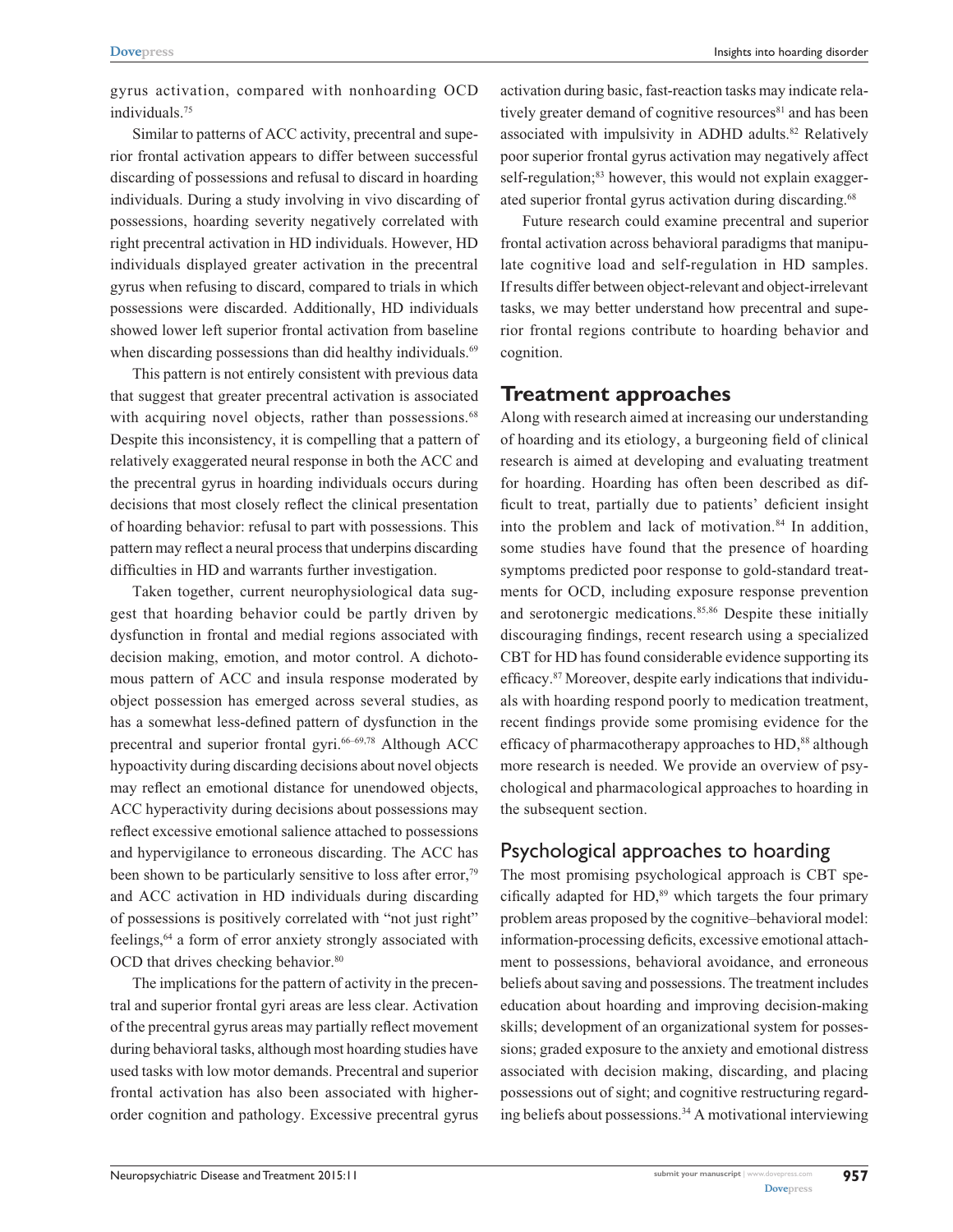module<sup>90</sup> was added to the treatment protocol to address common difficulties with treatment refusal, lack of motivation, and poor insight into hoarding-related problems.<sup>91,92</sup>

Several recent studies have evaluated the efficacy of CBT for hoarding outlined in Steketee and Frost's<sup>34</sup> manual. Using hoarding-specific measures, Tolin et al<sup>92</sup> examined outcomes and found reductions in hoarding symptoms, including clutter, excessive acquisition, and difficulty discarding. Following this open trial, Steketee et al<sup>87</sup> slightly modified the treatment and examined its efficacy in the first randomized controlled trial for hoarding comparing CBT (n=23) to a waitlist condition (n=23). Findings indicated that improvements in hoarding symptoms were greater after 12 sessions of CBT than after a comparable period on the waitlist, with moderately large effect sizes. For the CBT group, the mean score on the primary self-report measure for hoarding symptoms (Saving Inventory Revised [SI-R])<sup>93</sup> decreased an average of 15% from baseline, whereas participants randomized to the waitlist showed virtually no reduction in hoarding symptoms. Results suggest that individuals with HD respond to CBT specifically adapted for HD, although there is scope for improvement with respect to achieving and maintaining subclinical status for HD patients.

In addition, novel interventions have been developed to target information-processing deficits associated with hoarding problems. DiMauro et al<sup>41</sup> recently conducted a pilot study evaluating computer-assisted cognitive remediation relative to a relaxation control condition for patients with HD. Results of this study suggested that relative to the control treatment, cognitive remediation produced improvements in attention, but not in memory, executive functioning, or hoarding symptoms. In a similar vein, Ayers et al<sup>40</sup> evaluated a novel treatment for geriatric HD, which combined traditional behavioral therapy for hoarding symptoms with cognitive rehabilitation strategies targeting prospective memory, categorization/organization, problem solving, and cognitive flexibility. Results of this open trial were promising with respect to treating HD in older adults. The combined treatment produced response rates (38.35%–40.86%) that were double the response rates found in the authors' previous trial of cognitive therapy alone for geriatric HD.<sup>94</sup>

Finally, newer treatment modalities for HD have also been examined for efficacy, including a Web-based CBT group intervention<sup>95</sup> based on Steketee and Frost's manual.<sup>89</sup> Initial findings of this Web-based program are promising, although additional research is needed. Other novel treatment delivery strategies for hoarding are also being evaluated, including a home-based Webcam trial<sup>96</sup> and a bibliotherapy-based self-help group. $97$  These pioneering treatment approaches represent an exciting opportunity to expand significantly the number of individuals with HD who receive effective treatment.

#### Pharmacotherapy for hoarding

Until recently, hoarding symptoms were thought to be largely resistant to pharmacotherapy.<sup>98</sup> Within OCD, the presence of hoarding symptoms often predicted poor overall treatment response, including poor response to pharmacotherapy relative to nonhoarding individuals.<sup>99</sup> Poor pharmacotherapy response may, in part, reflect ACC dysfunction in hoarding, with resting ACC hypoactivity repeatedly associated with relatively poor antidepressant response.100,101 However, hoarding is not the only predictor of poor pharmacotherapy response in OCD, nor has this association emerged consistently across all OCD studies.<sup>88</sup> For example, paroxetine, a selective serotonin reuptake inhibitor, has demonstrated equal efficacy in both hoarding and nonhoarding OCD individuals in the absence of concomitant psychological therapy.86

This inconsistency may be due, in part, to poor psychometric specificity in previous research reports, as well as the problems with treatment compliance found in some hoarding treatment studies. Most previous studies of pharmacotherapy for hoarding used OCD measures of hoarding symptoms,<sup>102–105</sup> such as the Yale-Brown Obsessive-Compulsive Scale,<sup>106</sup> which probably miss the symptomatological nuances captured by hoarding-specific measures, such as the SI-R.<sup>93</sup> Additionally, individuals with HD have demonstrated deficits in executive functioning and inconsistent treatment engagement;<sup>46,47,107</sup> thus, poor pharmacotherapy response may be a function of poor compliance, rather than the efficacy of any one treatment approach.

Recent pharmacotherapy research has incorporated more robust hoarding psychometrics with encouraging results. Serotonin–noradrenaline reuptake inhibitor (SNRI) therapy for individuals with a primary HD diagnosis has led to symptom improvement comparable to that seen in CBT. HD individuals who received extended-release venlafaxine as part of an open-label trial reported mean SI-R reductions of 36%.108 No participants in the open-label trial received concurrent psychological therapy or at-home care.

In some cases, HD individuals receiving extended-release venlafaxine have achieved a 60% reduction in SI-R scores without additional therapies and have preferred ongoing pharmacotherapy to CBT despite the drug's anticholinergic side effects.<sup>88</sup> These preliminary findings suggest that SNRI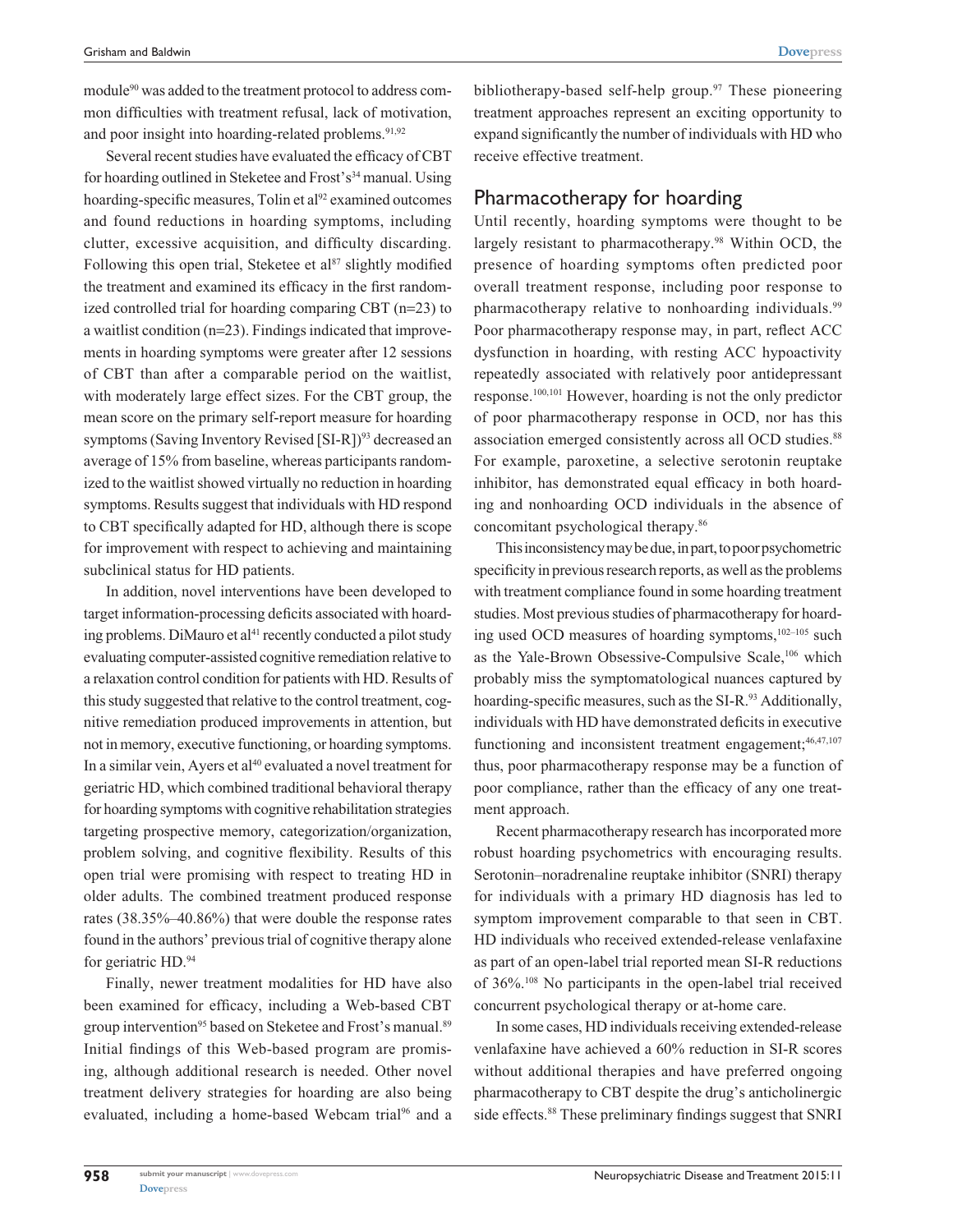therapy alone may be equal in efficacy and acceptability to CBT. Replication should seek to confirm this, and additional research should establish what additive benefits may be offered by combination SNRI/CBT therapy, particularly given that long-term maintenance of psychological improvements in other disorders can depend on CBT.<sup>109,110</sup>

In addition to SNRI therapy, psychostimulants have also been examined in the treatment of HD. Such an approach may seem unusual in an anxiety context but makes more sense when considering that a proportion of HD individuals also endorse ADHD inattention symptoms<sup>36</sup> and that inattention may better predict hoarding than other OCD symptoms.111 ADHD-symptomatic HD individuals who engaged in a 4-week course of methylphenidate experienced mixed improvements in both ADHD and hoarding symptoms, although gains were modest and unanimous discontinuation of methylphenidate may suggest poor treatment acceptability.112 Further research on the efficacy of psychostimulants in hoarding will better inform their inclusion in any pharmacological treatment regimen.

## **Conclusion and future recommendations**

Hoarding disorder is a fairly prevalent psychological disorder with a tremendous impact on individuals with the disorder, their families, and the broader community. New recognition and classification of HD as a discrete disorder have further fueled the surge in research on mechanisms and treatment. These exciting times for hoarding researchers are coupled with ongoing challenges to understand and resolve inconsistencies in key areas of HD research. Despite the growing consensus that individuals with hoarding exhibit some neurocognitive deficits, there remains a pressing need for additional research to clarify the specific nature of these deficits. Ideally, researchers should consider interactions among problem areas of neuropsychological functioning, as well as interactions between negative beliefs about one's memory and cognitive functioning, and actual cognitive difficulties. Mixed findings and failures to replicate findings across neuropsychological studies on hoarding probably reflect differences in research methodology and in the control groups selected, as well as the use of standardized cognitive tasks that could be more tailored to represent hoarding phenomenology. We are similarly building a knowledge base regarding the neurobiological underpinnings of HD, which has thus far focused on abnormal functioning in the anterior cingulate and the precentral and superior frontal gyri. Again, heterogeneity of results in this research probably reflects,

in part, the variety of research designs used to study HD. As HD has transitioned from an OCD or OCPD symptom to a distinct disorder, clinical measures have become better able to capture all salient clinical aspects of the disorder and the neural correlates. In addition, analogs of hoarding behavior are becoming better defined so that laboratory tasks increasingly reflect actual hoarding behavior.

On the treatment frontier, empirical evidence suggests new hope for this notoriously difficult-to-treat disorder, particularly with CBT specifically designed for HD and medication therapies (SNRIs). Yet, there is ample scope for treatment innovation and development, possibly including new strategies to address neurocognitive difficulties in hoarding. Alternative treatment modalities, such as support groups and Web-based treatments, are also currently being evaluated and show promising initial findings. Ultimately, efficacious and accessible treatments are critical in order to reduce the substantial social and economic burden associated with HD.

## **Acknowledgment**

The first author was supported in part by the June Griffith Fellowship from the Faculty of Science of the University of New South Wales.

# **Disclosure**

The authors report no conflicts of interest in this work.

#### **References**

- 1. Stephens DW, Brown JS, Ydenberg RC, editors. *Foraging: Behavior and Ecology*. Chicago: University of Chicago Press; 2007.
- 2. Bell DE, Raiffa H, Tversky A, editors. *Decision Making: Descriptive, Normative, and Prescriptive Interactions*. Cambridge: Cambridge University Press; 1988.
- 3. Alighieri D. *The Divine Comedy: Inferno; purgatorio; paradise*. New York, NY: Everyman's Library; 1995.
- 4. Penzel F. Hoarding in history. In: Frost RO, Steketee G, editors. *The Oxford Handbook of Hoarding and Acquiring*. New York: Oxford University Press; 2014:6.
- 5. Frost RO, Gross RC. The hoarding of possessions. *Behav Res Ther*. 1993;31:367–381.
- 6. Frost RO, Hartl TL. A cognitive behavioral model of compulsive hoarding. *Behav Res Ther*. 1996;34:341–350.
- 7. Frost RO, Hristova V, Steketee G, Tolin DF. Activities of daily living scale in hoarding disorder. *J Obsessive Compuls Relat Disord*. 2013; 2(2):85–90.
- 8. Frost RO, Steketee GS, Williams L. Hoarding: a community health problem. *Health Soc Care Community*. 2000;8:229–234.
- 9. Tolin DF, Frost RO, Steketee G, Fitch KE. Family burden of compulsive hoarding: results of an internet survey. *Behav Res Ther*. 2008;46(3): 334–344.
- 10. Lucini G. *An Analysis of Fire Incidents Involving Hoarding Households*. Worcester, MA: WPI; 2009:1–98.
- 11. Tolin DF, Frost RO, Steketee G, Gray KD, Fitch KE. The economic and social burden of compulsive hoarding. *Psychiatry Res*. 2008;160(2): 200–211.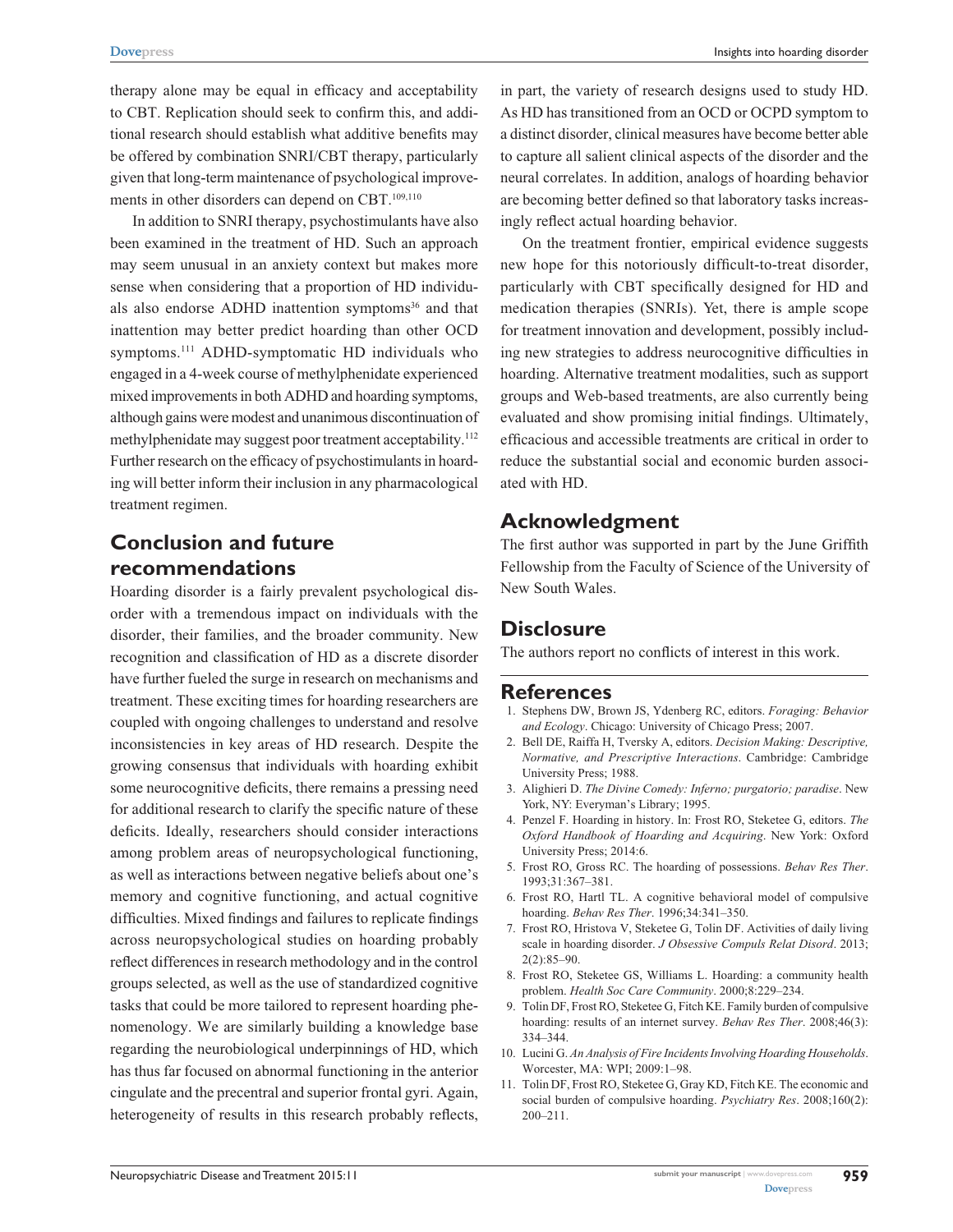- 12. Steketee G, Frost R. Compulsive hoarding: current status of the research. *Clin Psychol Rev*. 2003;23(7):905–927.
- 13. Frost RO, Steketee G, Tolin DF. Diagnosis and assessment of hoarding disorder. *Annu Rev Clin Psychol*. 2012;8(1):219–242.
- 14. Samuels JF, Bienvenu OJ, Grados MA, et al. Prevalence and correlates of hoarding behavior in a community-based sample. *Behav Res Ther*. 2008;46(7):836–844.
- 15. Ruscio AM, Stein DJ, Chiu WT, Kessler RC. The epidemiology of obsessive-compulsive disorder in the national comorbidity survey replication. *Mol Psychiatry*. 2010;15:53–63.
- 16. Bulli F, Melli G, Carraresi C, Stopani E, Pertusa A, Frost RO. Hoarding behaviour in an Italian non-clinical sample. *Behav Cogn Psychother*. 2013;42(03):297–311.
- 17. Iervolino AC, Perroud N, Fullana MA, et al. Prevalence and heritability of compulsive hoarding: a twin study. *Am J Psychiatry*. 2009; 166(10):1156–1161.
- 18. Mueller A, Mitchell JE, Crosby RD, Glaesmer H, De Zwaan M. The prevalence of compulsive hoarding and its association with compulsive buying in a German population-based sample. *Behav Res Ther*. 2009;47: 705–709.
- 19. Timpano KR, Exner C, Glaesmer H, et al. The epidemiology of the proposed DSM-5 hoarding disorder. *J Clin Psychiatry*. 2011;72(06): 780–786.
- 20. Grisham JR, Frost RO, Steketee G, Kim H-J, Hood S. Age of onset of compulsive hoarding. *J Anxiety Disord*. 2006;20(5):675–686.
- 21. American Psychiatric Association. *Diagnostic and Statistical Manual of Mental Disorders DSM-IV-TR Fourth Edition (Text Revision)*. Arlington, VA: American Psychiatric Association; 2000.
- 22. Pertusa A, Fullana MA, Singh S, Alonso P, Menchon JM, Mataix-Cols D. Compulsive hoarding: OCD symptom, distinct clinical syndrome, or both? *Am J Psychiatry*. 2008;165(10):1289–1298.
- 23. Wu KD, Watson D. Hoarding and its relation to obsessive-compulsive disorder. *Behav Res Ther*. 2005;43(7):897–921.
- 24. Mataix-Cols D, Frost RO, Pertusa A, et al. Hoarding disorder: a new diagnosis for DSM-V? *Depress Anxiety*. 2010;27(6):556–572.
- 25. Rasmussen SA, Eisen JL. The epidemiology and differential diagnosis of obsessive compulsive disorder. *J Clin Psychiatry*. 1992;53:  $4-10.$
- 26. Samuels JF, Bienvenu OJ 3rd, Riddle MA, et al. Hoarding in obsessivecompulsive disorder: results from a case-control study. *Behav Res Ther*. 2002;40:517–528.
- 27. Wheaton M, Timpano KR, Holland LaSalle-Ricci V, Murphy D. Characterizing the hoarding phenotype in individuals with OCD: associations with comorbidity, severity and gender. *J Anxiety Disord*. 2008;22:243–252.
- 28. Abramowitz JS, Wheaton MG, Storch EA. The status of hoarding as a symptom of obsessive-compulsive disorder. *Behav Res Ther*. 2008; 46(9):1026–1033.
- 29. Grisham JR, Brown TA, Liverant GI, Campbell-Sills L. The distinctiveness of compulsive hoarding from obsessive-compulsive disorder. *J Anxiety Disord*. 2005;19(7):767–779.
- 30. Saxena S, Brody AL, Maidment KM, Baxter LR Jr. Paroxetine treatment of compulsive hoarding. *J Psychiatr Res*. 2007;41(6):481–487.
- 31. Samuels JF, Bienvenu OJ 3rd, Pinto A, et al. Hoarding in obsessivecompulsive disorder: results from the OCD collaborative genetics study. *Behav Res Ther*. 2007;45(4):673–686.
- 32. Pertusa A, Fonseca A. Hoarding behavior in other disorders. In: Frost RO, Steketee G, editors. *The Oxford Handbook of Hoarding and Acquiring*. New York: Oxford University Press; 2014.
- 33. American Psychiatric Association. *The Diagnostic and Statistical Manual of Mental Disorders: DSM 5*. Washington, DC: American Psychiatric Association; 2013.
- 34. Steketee G, Frost RO. *Compulsive Hoarding and Acquiring: Therapist Guide (Treatments That Work)*. New York: Cambridge University Press; 2006.
- 35. Frost RO, Steketee G, Tolin DF. Comorbidity in hoarding disorder. *Depress Anxiety*. 2011;28(10):876–884.
- 36. Hall BJ, Tolin DF, Frost RO, Steketee G. An exploration of the comorbid symptoms and clinical correlates of clinically significant hoarding symptoms. *Depress Anxiety*. 2012;30(1):67–76.
- 37. Timpano KR, Schmidt NB. The relationship between self-control deficits and hoarding: a multimethod investigation across three samples. *J Abnorm Psychol*. 2013;122(1):13–25.
- 38. Timpano KR, Buckner JD, Richey JA, Murphy DL, Schmidt NB. Exploration of anxiety sensitivity and distress tolerance as vulnerability factors for hoarding behaviors. *Depress Anxiety*. 2009;26(4):343–353.
- 39. Timpano KR, Keough ME, Traeger L, Schmidt NB. General life stress and hoarding: examining the role of emotional tolerance. *Int J Cogn Ther*. 2011;4(3):263–279.
- 40. Ayers CR, Saxena S, Espejo E, Twamley EW, Granholm E, Wetherell JL. Novel treatment for geriatric hoarding disorder: an open trial of cognitive rehabilitation paired with behavior therapy. *Am J Geriatr Psychiatry*. 2014;22(3):248–252.
- 41. DiMauro J, Genova M, Tolin DF, Kurtz MM. Cognitive remediation for neuropsychological impairment in hoarding disorder. A pilot study. *J Obsessive Compuls Relat Disord*. 2014;3(2):132–138.
- 42. Gilliam CM, Tolin DF. Compulsive hoarding. In: Hudak D, Dougherty DD, editors. *Clinical Obsessive-Compulsive Disorders in Adults and Children*. New York: Cambridge University Press; 2011:122.
- 43. Hartl TL, Duffany S, Allen G, Steketee GS, Frost RO. Relationships among compulsive hoarding, trauma, and attention-deficit/hyperactivity disorder. *Behav Res Ther*. 2005;43(2):269–276.
- 44. Lawrence NS, Wooderson S, Mataix-Cols D, David R, Speckens A, Phillips ML. Decision making and set shifting impairments are associated with distinct symptom dimensions in obsessive-compulsive disorder. *Neuropsychology*. 2006;20(4):409–419.
- 45. Grisham JR, Brown TA, Savage CR, Steketee G, Barlow DH. Neuropsychological impairment associated with compulsive hoarding. *Behav Res Ther*. 2007;45(7):1471–1483.
- 46. Grisham JR, Norberg MM, Williams AD, Certoma SP, Kadib R. Categorization and cognitive deficits in compulsive hoarding. *Behav Res Ther*. 2010;48(9):866–872.
- 47. Tolin DF, Villavicencio A, Umbach A, Kurtz MM. Neuropsychological functioning in hoarding disorder. *Psychiatry Res*. 2011;189(3):413–418.
- 48. Plimpton EH, Frost RO, Abbey BC, Dorer W. Compulsive hoarding in children: six case studies. *Int J Cogn Ther*. 2009;2(1):88–104.
- 49. Sheppard B, Chavira D, Azzam A, et al. ADHD prevalence and association with hoarding behaviors in childhood-onset OCD. *Depress Anxiety*. 2010;27(7):667–674.
- 50. Torres AR, Fontenelle LF, Ferrão YA, et al. Clinical features of obsessive-compulsive disorder with hoarding symptoms: a multicenter study. *J Psychiatr Res*. 2012;46:724–732.
- 51. Spikman J, Van Zomeren E. Assessment of attention. In: Gurd JM, Kischka U, Marshall J, editors. *The Handbook of Clinical Neuropsychology*. New York: Oxford University Press; 2010:81–96.
- 52. Steketee G, Frost RO, Kyrios M. Cognitive aspects of compulsive hoarding. *Cognit Ther Res*. 2003;27(4):463–479.
- 53. Hartl TL, Frost RO, Allen GJ, et al. Actual and perceived memory deficits in individuals with compulsive hoarding. *Depress Anxiety*. 2004;20(2):59–69.
- 54. Osterrieth PA. Le test de copie d'une figure complexe. [The test of copying a complex figure]. *Archives de Psychologie*. 1944;30: 206–356.
- 55. Delis DC, Kramer JH, Kaplan E, Ober BH. *The California Verbal Learning Test*. San Antonio, TX: Psychological Corporation; 1987.
- 56. Bechara A, Damasio AR, Damasio H, Anderson SW. Insensitivity to future consequences following damage to human prefrontal cortex. *Cognition*. 1994;50:7–15.
- 57. Lawrence NS, Wooderson S, Mataix-Cols D, David R, Speckens A, Phillips ML. Decision making and set shifting impairments are associated with distinct symptom dimensions in obsessive-compulsive disorder. *Neuropsychology*. 2006;20(4):409–419.
- 58. Blom RM, Samuels JF, Grados MA, et al. Cognitive functioning in compulsive hoarding. *J Anxiety Disord*. 2011;25:1139–1144.

**960**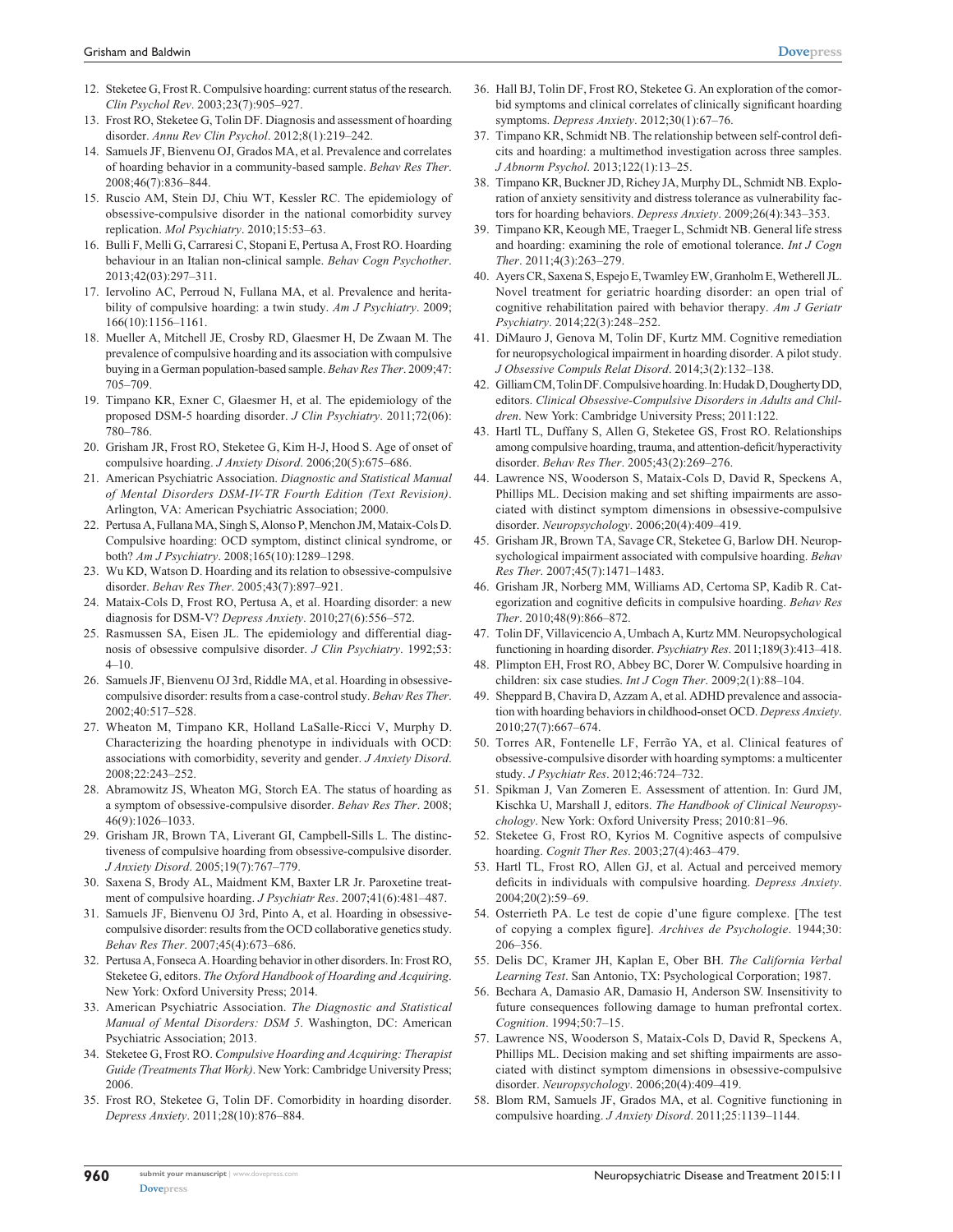- 59. Frost RO, Steketee G. Hoarding: clinical aspects and treatment strategies. In: Jenike M, Baer L, Minichiello J, editors. *Obsessive-compulsive Disorders Practical Management*. 3rd ed. St Louis: Mosby Incorporated; 1998:533–554.
- 60. Luchian S, McNally R, Hooley J. Cognitive aspects of nonclinical obsessive-compulsive hoarding. *Behav Res Ther*. 2007;45(7):1657–1662.
- 61. Wincze JP, Steketee G, Frost RO. Categorization in compulsive hoarding. *Behav Res Ther*. 2007;45:63–72.
- 62. Timpano KR, Smith AM, Yang JC, Cek D. Information processing. In: Frost RO, Steketee G, editors. *The Oxford Handbook of Hoarding and Acquiring*. New York: Oxford University Press; 2014:100.
- 63. Bush G, Luu P, Posner MI. Cognitive and emotional influences in anterior cingulate cortex. *Trends Cogn Sci*. 2000;4(6):215–222.
- 64. Anderson SW, Damasio H, Damasio AR. A neural basis for collecting behaviour in humans. *Brain*. 2005;128(pt 1):201–212.
- 65. Saxena S, Brody AL, Maidment KM. Cerebral glucose metabolism in obsessive-compulsive hoarding. *Am J Psychiatry*. 2004;161(6): 1038–1048.
- 66. Tolin DF, Stevens MC, Villavicencio AL, et al. Neural mechanisms of decision making in hoarding disorder. *Arch Gen Psychiarty*. 2012;69: 832–841.
- 67. An SK, Mataix-Cols D, Lawrence NS, et al. To discard or not to discard: the neural basis of hoarding symptoms in obsessive-compulsive disorder. *Mol Psychiatry*. 2009;14(3):318–331.
- 68. Tolin DF, Stevens MC, Nave A, Villavicencio AL, Morrison S. Neural mechanisms of cognitive behavioral therapy response in hoarding disorder: a pilot study. *J Obsessive Compuls Relat Disord*. 2012;1(3): 180–188.
- 69. Tolin DF, Kiehl KA, Worhunsky P, Book GA, Maltby N. An exploratory study of the neural mechanisms of decision making in compulsive hoarding. *Psychol Med*. 2009;39(02):325–336.
- 70. Falkenstein M, Hoormann J, Christ S, Hohnsbein J. ERP components on reaction errors and their functional significance: a tutorial. *Biol Psychol*. 2000;51:87–107.
- 71. Olvet DM, Hajcak G. The error-related negativity (ERN) and psychopathology: toward an endophenotype. *Clin Psychol Rev*. 2008;28(8): 1343–1354.
- 72. Olvet DM, Hajcak G. The error-related negativity relates to sadness following mood induction among individuals with high neuroticism. *Soc Cogn Affect Neurosci*. 2012;7(3):289–295.
- 73. Mathews CA, Perez VB, Delucchi KL, Mathalon DH. Error-related negativity in individuals with obsessive-compulsive symptoms: toward an understanding of hoarding behaviors. *Biol Psychol*. 2012;89(2): 487–494.
- 74. Riesel A, Kathmann N, Endrass T. Overactive performance monitoring in obsessive-compulsive disorder is independent of symptom expression. *Eur Arch Psychiatry Clin Neurosci*. 2014;264(8):707–717.
- 75. Tolin DF, Witt ST, Stevens MC. Hoarding disorder and obsessivecompulsive disorder show different patterns of neural activity during response inhibition. *Psychiatry Res*. 2014;221(2):142–148.
- 76. Wessel JR. Error awareness and the error-related negativity: evaluating the first decade of evidence. *Front Hum Neurosci*. 2013;6:1–16.
- 77. Pascual-Marqui RD, Michel CM, Lehmann D. Low resolution electromagnetic tomography: a new method for localizing electrical activity in the brain. *Int J Psychol*. 1994;18:49–65.
- 78. Mataix-Cols D, Wooderson S, Lawrence N, Brammer MJ, Speckens A, Phillips ML. Distinct neural correlates of washing, checking, and hoarding symptom dimensions in obsessive-compulsive disorder. *Arch Gen Psychiarty*. 2004;61:564–576.
- 79. Bush G, Vogt BA, Holmes J, et al. Dorsal anterior cingulate cortex: a role in reward-based decision making. *Proc Natl Acad Sci U S A*. 2002; 99(1):523–528.
- 80. Coles ME, Frost RO, Heimberg RG, Rhéaume J. "Not just right experiences": perfectionism, obsessive-compulsive features and general psychopathology. *Behav Res Ther*. 2003;41(6):681–700.
- 81. Rypma B, Berger JS, Prabhakaran V, et al. Neural correlates of cognitive efficiency. *Neuroimage*. 2006;33(3):969–979.
- 82. Ding WN, Sun JH, Sun YW, et al. Trait impulsivity and impaired prefrontal impulse inhibition function in adolescents with internet gaming addiction revealed by a Go/No-Go fMRI study. *Behav Brain Funct*. 2014;10(1):1–9.
- 83. Goldberg II, Harel M, Malach R. When the brain loses its self: prefrontal inactivation during sensorimotor processing. *Neuron*. 2006;50(2):329–339.
- 84. Steketee G, Frost RO. *Stuff: Compulsive Hoarding and the Meaning of Things*. New York: Houghton Mifflin Harcourt; 2010.
- 85. Abramowitz JS, Franklin ME, Schwartz SA, Furr JM. Symptom presentation and outcome of cognitive-behavioral therapy for obsessive-compulsive disorder. *J Consult Clin Psychol*. 2003;71(6):1049–1057.
- 86. Rufer M, Fricke S, Moritz S, Kloss M, Hand I. Symptom dimensions in obsessive-compulsive disorder: prediction of cognitive-behavior therapy outcome. *Acta Psychiatr Scand*. 2006;113(5):440–446.
- 87. Steketee G, Frost RO, Tolin DF, Rasmussen J, Brown TA. Waitlistcontrolled trial of cognitive behavior therapy for hoarding disorder. *Depress Anxiety*. 2010;27(5):476–484.
- 88. Saxena S. Pharmacotherapy of compulsive hoarding. *J Clin Psychol*. 2011;67(5):477–484.
- 89. Steketee GS, Frost RO. *Compulsive Hoarding and Acquiring: Therapist Guide*. USA: Oxford University Press; 2006.
- 90. Miller WR, Rollnick S. *Motivational Interviewing: Preparing People for Change*. 2nd ed. New York: Guilford; 2002.
- 91. Frost RO, Steketee G, Greene KAI. Cognitive and behavioral treatment of compulsive hoarding. *Brief Treat Crisis Interv*. 2003;3:323–337.
- 92. Tolin DF, Frost RO, Steketee G. An open trial of cognitive-behavioral therapy for compulsive hoarding. *Behav Res Ther*. 2007;45(7): 1461–1470.
- 93. Frost RO, Steketee G, Grisham J. Measurement of compulsive hoarding: saving inventory-revised. *Behav Res Ther*. 2004;42(10):1163–1182.
- 94. Ayers CR, Wetherell JL, Golshan S, Saxena S. Cognitive-behavioral therapy for geriatric compulsive hoarding. *Behav Res Ther*. 2011; 49(10):689–694.
- 95. Muroff JR, Steketee G, Himle J, Frost R. Delivery of internet treatment for compulsive hoarding (D.I.T.C.H.). *Behav Res Ther*. 2010;48(1): 79–85.
- 96. Muroff JR, Steketee G, Frost RO. Cognitive behavioral treatment delivered via webcam. Presented at: The Annual Meeting of the Association for Behavioral and Cognitive Therapies; 2009; New York, NY.
- 97. Frost RO, Pekareva-Kochergina A, Maxner S. The effectiveness of a biblio-based support group for hoarding disorder. *Behav Res Ther*. 2011;49(10):628–634.
- 98. Muroff JR, Bratiotis C, Steketee G. Treatment for hoarding behaviors: a review of the evidence. *Clin Soc Work J*. 2010;39(4):406–423.
- 99. Bloch MH, Bartley CA, Zipperer L, et al. Meta-analysis: hoarding symptoms associated with poor treatment outcome in obsessivecompulsive disorder. *Mol Psychiatry*. 2014;19:1–6.
- 100. Mayberg HS, Brannan SK, Mahurin RK, et al. Cingulate function in depression: a potential predictor of treatment response. *Neuroreport*. 1997;8(4):1057–1061.
- 101. Wu J, Buchsbaum MS, Gillin JC, et al. Prediction of antidepressant effects of sleep deprivation by metabolic rates in the ventral anterior cingulate and medial prefrontal cortex. *Am J Psychiatry*. 1999;156(8):1149–1158.
- 102. Black DW, Monahan P, Gable J, Blum N, Clancy G, Baker P. Hoarding and treatment response in 38 nondepressed subjects with obsessivecompulsive disorder. *J Clin Psychiatry*. 1998;59:420–425.
- 103. Mataix-Cols D, Rauch SL, Manzo PA, Jenike MA, Baer L. Use of factor-analyzed symptom dimensions to predict outcome with serotonin reuptake inhibitors and placebo in the treatment of obsessive-compulsive disorder. *Am J Psychiatry*. 1999;156: 1409–1416.
- 104. Salomoni G, Grassi M, Mosini P, Riva P, Cavedini P, Bellodi L. Artificial neural network model for the prediction of obsessive-compulsive disorder treatment response. *J Clin Psychopharmacol*. 2009;29(4): 343–349.